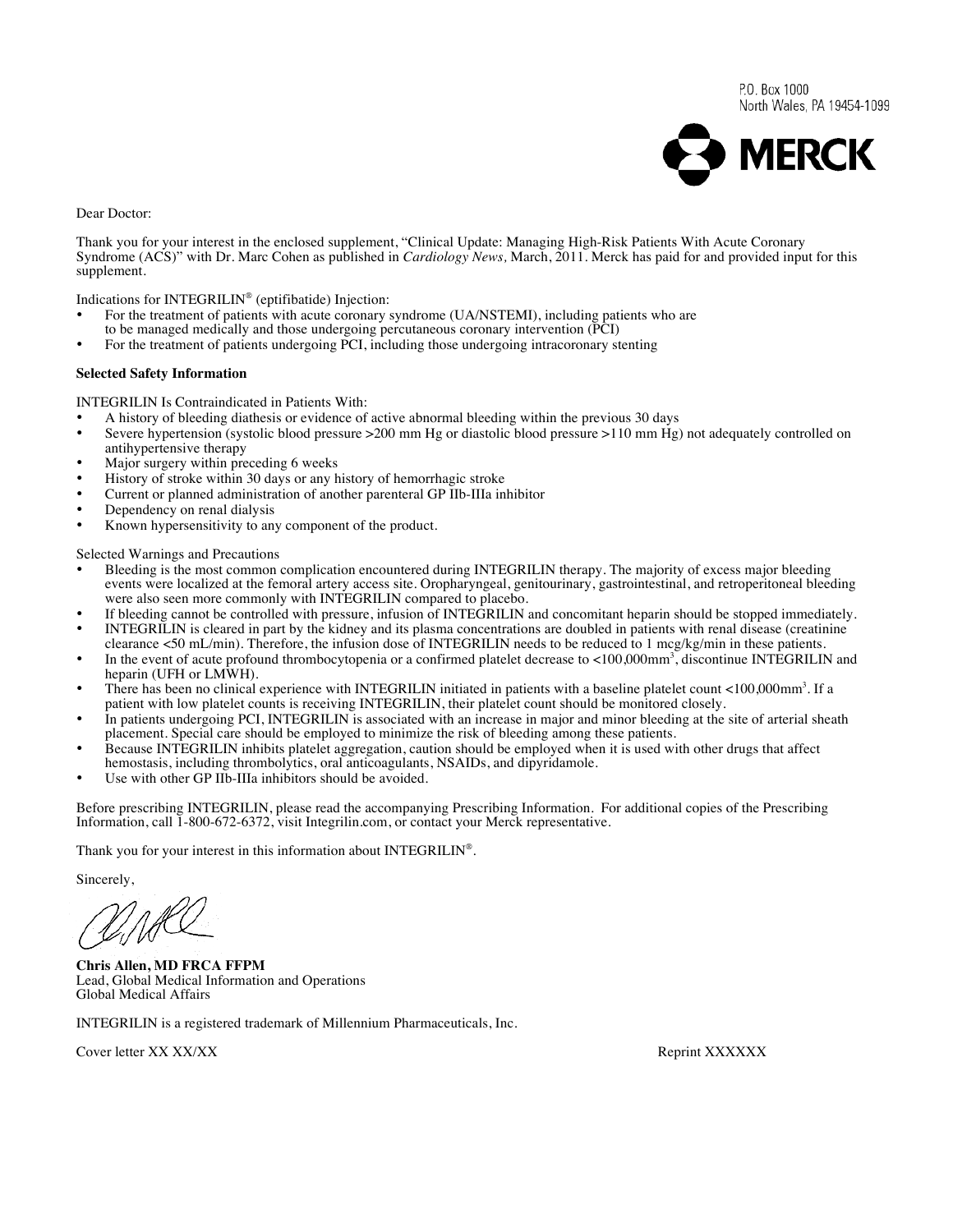# **CLINICAL UPDATE**

# **Managing High-Risk Patients With Acute Coronary Syndrome**

segment depression on presenting ECG. 2

In Dr Marc Cohen's experience, three of the most important factors to weigh in assessing whether a patient with ACS is at high or low risk for adverse outcomes are troponin status, age, and the morphology

etermining the appropriate course of<br>action for patients propriate course of action for patients with acute coronary syndrome (ACS) requires careful assessment of each patient's risk of mortality and ischemic events. Patients who present with unstable angina (UA) or non–ST-segment elevation myocardial infarction (NSTEMI) can be evaluated/triaged with the Thrombolysis in Myocardial Infarction (TIMI) risk score. <sup>1</sup> This score helps determine an individual's risk of subsequent adverse events and therefore helps individu-

alize the therapeutic approach. The TIMI risk score takes into account the patient's age, prior aspirin use, the presence of risk factors for coronary artery disease, ST-segment changes on the electrocardiogram (ECG), serum cardiac markers, and presentation with recurring angina. <sup>1</sup> Similarly, the Global Registry of Acute Coronary Events (GRACE) scoring system uses several assessment parameters to determine the patient's risk level, including age, previous myocardial infarction (MI), prior heart failure, increased



**Marc Cohen, MD, FACC** *Director* **Division of Cardiology Newark Beth Israel Medical Center Newark, New Jersey** *Professor of Medicine* **Mount Sinai School of Medicine New York, New York**

of the lesions as determined by cardiac catheterization and coronary arteriography. Coronary angiography may reveal evidence of an intraluminal thrombus, for instance, or diffuse or long lesions, for example in a patient with diabetes. Clinicians have learned that these angiographic parameters are associated with a heightened risk of adverse events after coronary angioplasty.

Patients with ACS who are deemed at high risk for adverse outcomes, either by using the demographic parameters or if the angiographic

pulse rate at presentation, lower systolic blood pressure at presentation, an elevated serum creatinine level. elevated serum cardiac marker levels,and STparameters mentioned above are present, may be candidates for a variety of antithrombotic agents. Choosing an agent for each patient requires an in-depth understanding of each drug's advantages and disadvantages.

## **Balancing the Benefits and Risks of Eptifibatide**

Among the drugs to be considered is eptifibatide, which inhibits platelet aggregation by binding to the platelet's glycoprotein (GP) IIb/IIIa receptor. Such binding prevents fibrinogen, von Willebrand factor, and other adhesive ligands from attaching to the platelet, reducing its "stickiness" and ability to form a blood clot. 3

INTEGRILIN® (eptifibatide) Injection is indicated:

- For the treatment of patients with ACS (UA/NSTEMI), including patients who are to be managed medically and those undergoing percutaneous coronary intervention (PCI)
- For the treatment of patients undergoing PCI, including those undergoing intracoronary stenting<sup>3</sup>

INTEGRILIN is contraindicated in patients with:

**A Supplement to** *Cardiology News***. Merck has paid for and provided input for this supplement. www.ecardiologynews.com/content/medicaleducationlibrary**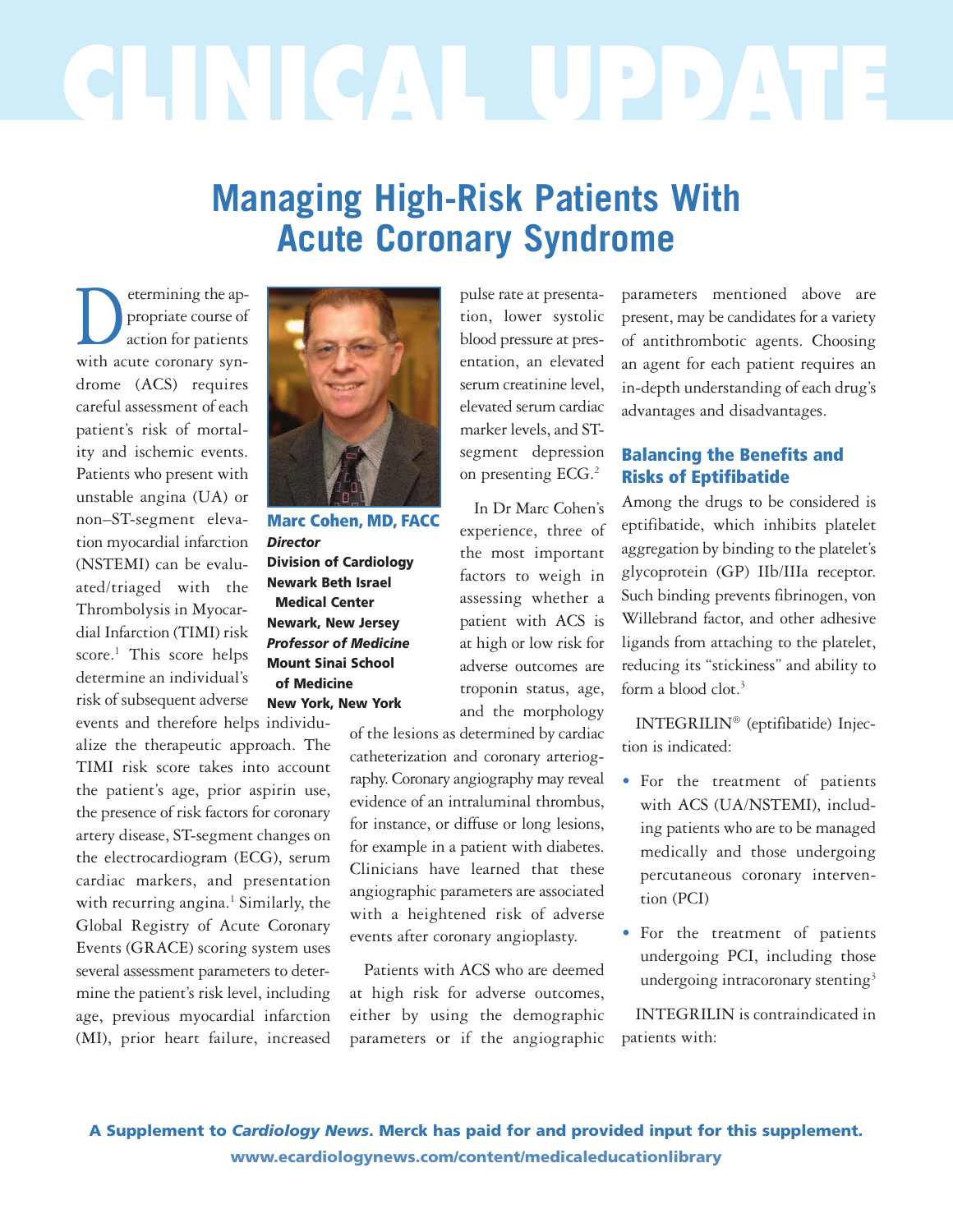- A history of bleeding diathesis or evidence of active abnormal bleeding within the previous 30 days
- Severe hypertension (systolic blood pressure >200 mm Hg or diastolic blood pressure >110 mm Hg) not adequately controlled on antihypertensive therapy
- Major surgery within the preceding 6 weeks
- History of stroke within 30 days or any history of hemorrhagic stroke
- Current or planned administration of another parenteral GP IIb/IIIa inhibitor
- Dependency on renal dialysis
- Known hypersensitivity to any component of the product<sup>3</sup>

Several controlled, randomized, multicenter trials have demonstrated that eptifibatide reduces the risk of subsequent ischemic events and death. The Enhanced Suppression of the Platelet IIb/IIIa Receptor With INTEGRILIN Therapy (ESPRIT) trial was a multicenter, double-blind, randomized study conducted in the United States and Canada that enrolled 2,064 patients undergoing elective or urgent PCI with intended intracoronary stent placement. Investigators found that the composite of death, MI, urgent target vessel revascularization, or thrombotic "bailout" was lower in eptifibatide-treated patients,compared to those on placebo (eptifibatide 180/2.0/180 vs. placebo, 6.6% vs. 10.5% at 48 hours, *P*=0.0015). 4

Similarly, in the Platelet Glycoprotein IIb/IIIa in Unstable Angina: Receptor Suppression Using INTEGRILIN Therapy (PURSUIT) trial, in which half of the patients received eptifibatide and the other half did not receive eptifibatide, the occurrence of death from any cause or new MI within 30 days was lower among patients taking eptifibatide, when compared to those on placebo (*P*=0.042). 3,5This international trial included almost 11,000 patients presenting with UA or NSTEMI. Patients were enrolled only if they had experienced cardiac ischemia at rest (≥10 minutes) within the previous 24 hours and had either ST-segment changes, T-wave inversion, or increased levels of creatine kinase MB isoenzyme (CK-MB). Patients were randomized to receive placebo, eptifibatide 180-mcg/kg bolus followed by a 2.0-mcg/kg/min infusion, or eptifibatide 180-mcg/kg bolus followed by a 1.3-mcg/kg/min infusion. The infusion was continued for 72 hours, until hospital discharge, or until the time of coronary artery bypass grafting (CABG), whichever occurred first. If, however, PCI was performed, the eptifibatide infusion was continued for 24 hours after the procedure, allowing for a duration of infusion up to 96 hours. The lower-infusion-rate arm was stopped after the first interim analysis when the two active treatment arms appeared to have the same incidence of bleeding. 3,5

A third major clinical trial to demonstrate the efficacy of eptifibatide was the INTEGRILIN to Minimize Platelet Aggregation and Prevent Coronary Thrombosis II (IMPACT II) trial. <sup>6</sup> This multicenter, double-blind, randomized study included more than 4,000 patients who underwent PCI. Forty-one percent of the patients underwent PCI for ongoing ACS, and patients were randomly assigned to one of three treatment regimens, each incorporating a bolus dose initiated immediately prior to PCI followed by a continuous infusion lasting 20 to 24 hours. The three arms of the study were:

- 135-mcg/kg bolus followed by a continuous infusion of 0.5 mcg/kg/min of eptifibatide
- 135-mcg/kg bolus followed by a continuous infusion of 0.75 mcg/kg/min of eptifibatide
- A matching placebo bolus followed by a matching placebo continuous infusion

Each patient also received aspirin and an intravenous heparin bolus of 100 U/kg, with additional bolus infusions of up to 2,000 additional units of heparin every 15 minutes to maintain an activated clotting time (ACT) of 300 to 350 seconds. 6

**A Supplement to** *Cardiology News***. Merck has paid for and provided input for this supplement. www.ecardiologynews.com/content/medicaleducationlibrary**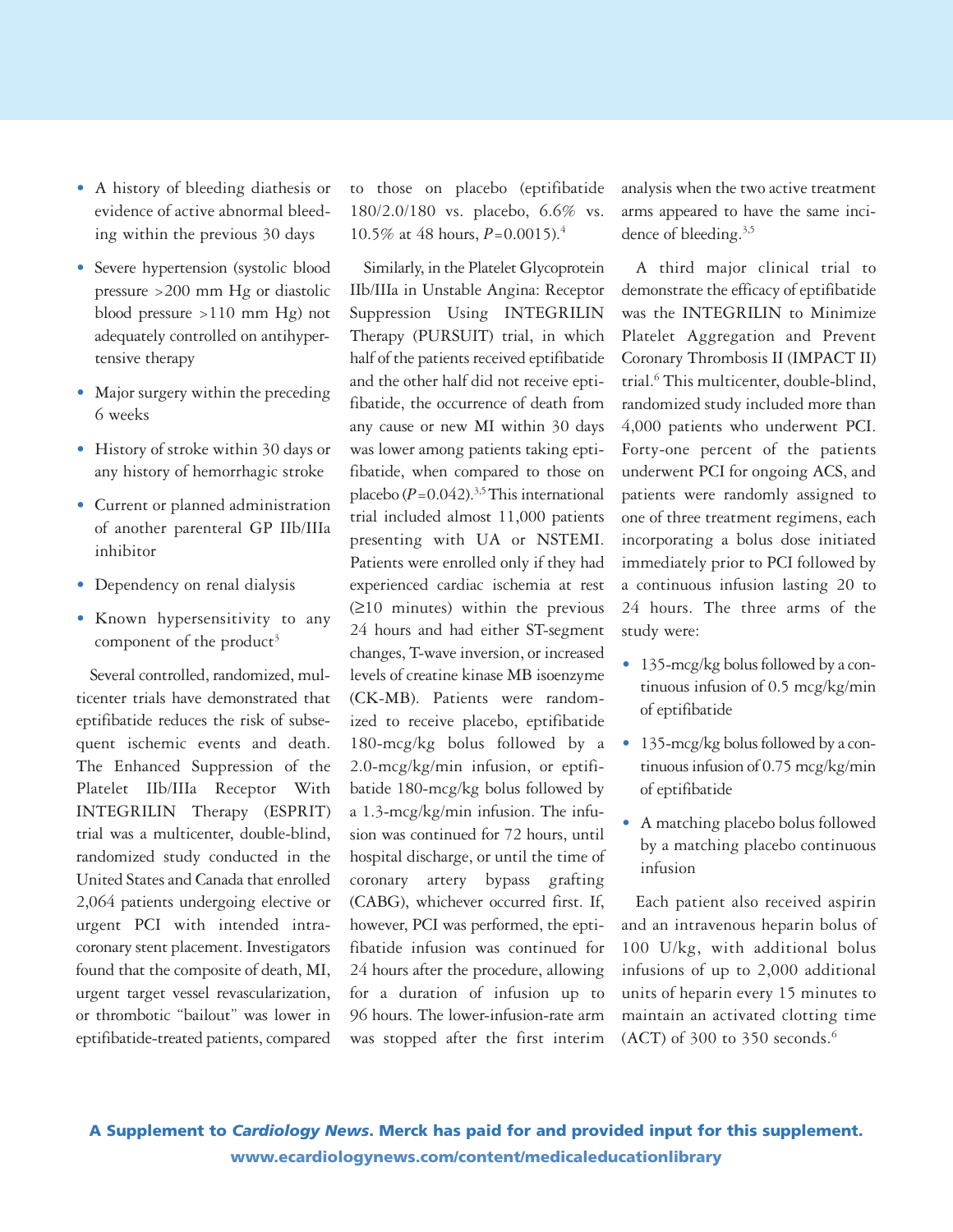Eptifibatide reduced the rate of death, MI, or urgent intervention, although at 30 days, this finding was statistically significant only in the lower-dose eptifibatide group where event rates were  $6.8\%$   $(P=0.102$  vs. placebo) compared to  $7.4\%$  ( $P=0.272$ ) vs. placebo) in the higher-dose group. 3

Of note, these studies reported a risk of bleeding in patients on the antithrombotic agent. The risk of bleeding varied among these trials. Monitoring of the ACT is important. The ESPRIT study stipulated a target ACT of 200 to 300 seconds during PCI, and at these lower ACTs, bleeding was less than previously reported with eptifibatide in the PURSUIT and IMPACT II studies.<sup>3,7</sup>

Selected Warnings and Precautions

- Bleeding is the most common complication encountered during INTEGRILIN therapy. The majority of excess major bleeding events were localized at the femoral artery access site. Oropharyngeal, genitourinary, gastrointestinal, and retroperitoneal bleeding were also seen more commonly with INTEGRILIN compared to placebo.
- If bleeding cannot be controlled with pressure, infusion of INTEGRILIN and concomitant heparin should be stopped immediately.
- INTEGRILIN is cleared in part by the kidney and its plasma concen-

trationsare doubled in patients with renal disease (creatinine clearance <50 mL/min). Therefore, the infusion dose of INTEGRILIN needs to be reduced to 1 mcg/kg/min in these patients.

- In the event of acute profound thrombocytopenia or a confirmed platelet decrease to  $<$  100,000mm<sup>3</sup>, discontinue INTEGRILIN and heparin (UFH or LMWH).
- There has been no clinical experience with INTEGRILIN initiated in patients with a baseline platelet count <100,000mm<sup>3</sup>. If a patient with low platelet counts is receiving INTEGRILIN, their platelet count should be monitored closely.
- In patients undergoing PCI, INTEGRILIN is associated with an increase in major and minor bleeding at the site of arterial sheath placement. Special care should be employed to minimize the risk of bleeding among these patients.
- Because INTEGRILIN inhibits platelet aggregation, caution should be employed when it is used with other drugs that affect hemostasis, including thrombolytics, oral anticoagulants, NSAIDs, and dipyridamole.
- Use with other GP IIb-IIIa inhibitors should be avoided.

The final factor to consider when weighing the benefits and risks of using eptifibatide is the patient's age.

Elderly patients are clearly at greater risk of bleeding. <sup>3</sup> One of the ways to reduce the risk of bleeding in this population is to avoid the femoral artery approach to cardiac catheterization and use the radial artery instead. 8

These factors should be taken into consideration when assessing the risk/benefit ratio.

### **Adhering to the Correct Dosing Schedule**

Adhering to the dosing regimen outlined in the prescribing information and proven effective in the large clinical trials mentioned earlier is important. The recommended adult dosage of eptifibatide in patients with ACS and normal renal function is an intravenous bolus of 180 mcg/kg as soon as possible following diagnosis, followed by a continuous infusion of 2.0 mcg/kg/min until hospital discharge or initiation of CABG surgery, up to 72 hours. If a patient is to undergo PCI while receiving eptifibatide, the infusion should be continued until hospital discharge or for up to 18 to 24 hours after the procedure, whichever comes first, allowing for up to 96 hours of therapy. 3

Since impaired renal function can reduce the drug's clearance and increase the risk of bleeding, these dosing instructions need to be adjusted in patients with kidney dysfunction. The recommended adult dosage of eptifibatide in patients with

**A Supplement to** *Cardiology News***. Merck has paid for and provided input for this supplement. www.ecardiologynews.com/content/medicaleducationlibrary**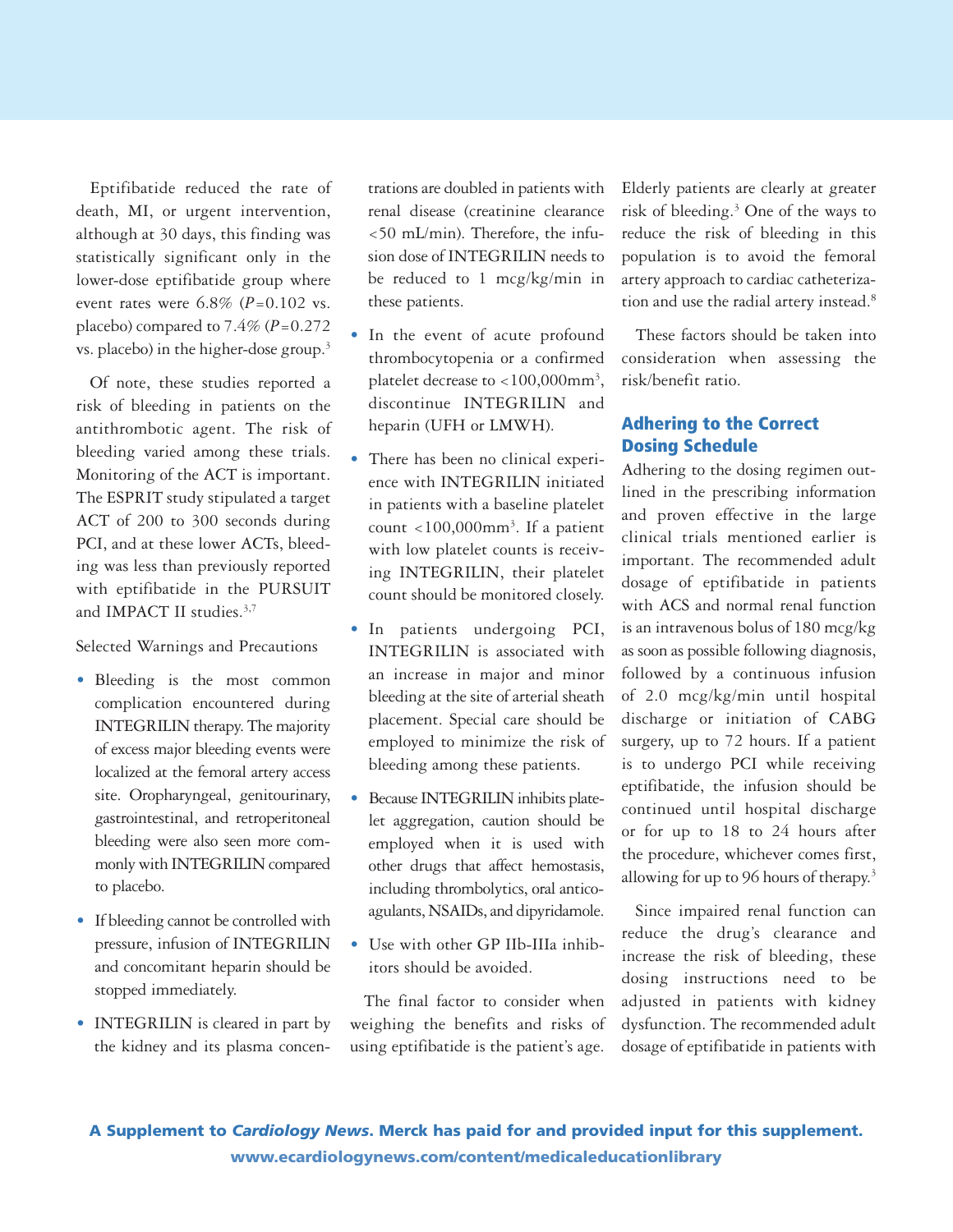ACS with an estimated creatinine clearance (using the Cockcroft-Gault equation) below 50 mL/min is an intravenous bolus of 180 mcg/kg as soon as possible following diagnosis, immediately followed by a continuous infusion of 1.0 mcg/kg/min. 3

Since intense heparin therapy has been associated with an increased risk of bleeding in patients on eptifibatide, clinicians should be familiar with the heparin dosing instructions for patients with ACS. The target activated partial thromboplastin time is 50 to 70 seconds during medical management. If a patient weighs 70 kg or more, a 5,000-U bolus of heparin is recommended, followed by an infusion of 1,000 U/h. Patients weighing less than 70 kg should receive a 60-U/kg bolus followed by an infusion of 12 U/kg/h. The target listed in the prescribing information is an ACT of 200 to 300 seconds during PCI. If heparin is initiated prior to PCI, additional boluses during PCI to maintain an ACT target of 200 to 300 seconds are recommended. Heparin infusion after PCI is discouraged. 3

Before prescribing INTEGRILIN, please read the accompanying Prescribing Information.

#### **References**

- 1. Antman EM, Cohen M, Bernink PJ, et al. The TIMI risk score for unstable angina/ non-ST elevation MI: A method for prognostication and therapeutic decision making. *JAMA*. 2000;284:835-842.
- 2. Bradshaw PJ, Ko DT, Newman AM, et al. Validity of the GRACE (Global Registry of Acute Coronary Events) acute coronary syndrome prediction model for six month post-discharge death in an independent data set. *Heart*. 2006;92:905-909.
- 3. INTEGRILIN® (eptifibatide) Injection [prescribing information]. Kenilworth, NJ: Schering Corporation; 2005.
- 4. ESPRIT Investigators. Enhanced suppression of the platelet IIb/IIIa receptor with INTEGRILIN therapy. Novel dosing

regimen of eptifibatide in planned coronary stent implantation (ESPRIT): A randomised placebo-controlled trial. *Lancet*. 2000;356:2037-2044.

- 5. The PURSUIT Trial Investigators. Inhibition of platelet glycoprotein IIb/IIIa with eptifibatide in patients with acute coronary syndromes. *N Engl J Med*. 1998;339: 436-443.
- 6. The IMPACT-II Investigators. Randomised placebo-controlled trial of effect of eptifibatide on complications of percutaneous coronary intervention: IMPACT-II. INTEGRILIN to Minimise Platelet Aggregation and Coronary Thrombosis-II. *Lancet*. 1997;349:1422-1428.
- 7. Tolleson TR, O'Shea JC, Bittl JA, et al. Relationship between heparin anticoagulation and clinical outcomes in coronary stent intervention observations from the ESPRIT trial. *J Am Coll Cardiol*. 2003; 41:386-393.
- 8. Cantor WJ, Mahaffey KW, Huang Z, et al. Bleeding complications in patients with acute coronary syndrome undergoing early invasive management can be reduced with radial access, smaller sheath sizes, and timely sheath removal. *Cath Cardiovasc Interv*. 2007;69:73-83.

This supplement was produced by International Medical News Group, a division of Elsevier Medical Information, LLC. Neither the editor of CARDIOLOGY NEWS, the Editorial Advisory Board, nor the reporting staff contributed to its content. The opinions expressed in this supplement are those of the faculty and do not necessarily reflect the views of the Publisher. Merck has paid for and provided input for this supplement.

Copyright © 2011 Elsevier Inc. All rights reserved. No part of this publication may be reproduced or transmitted in any form, by any means, without prior written permission of the Publisher.

Elsevier Inc. will not assume responsibility for damages, loss, or claims of any kind arising from or related to the information contained in this publication, including any claims related to the products, drugs, or services mentioned herein.

Editorial support provided by Paul Cerrato.

Faculty disclosure: **Dr Cohen** has disclosed that he has served as an advisor or consultant for Bristol-Myers Squibb, Datascope, and sanofi-aventis; has received grant/research support from Bristol-Myers Squibb, Cordis, and Datascope; and has served as a speaker or a member of a speakers bureau for Bristol-Myers Squibb, Merck, and sanofi-aventis.